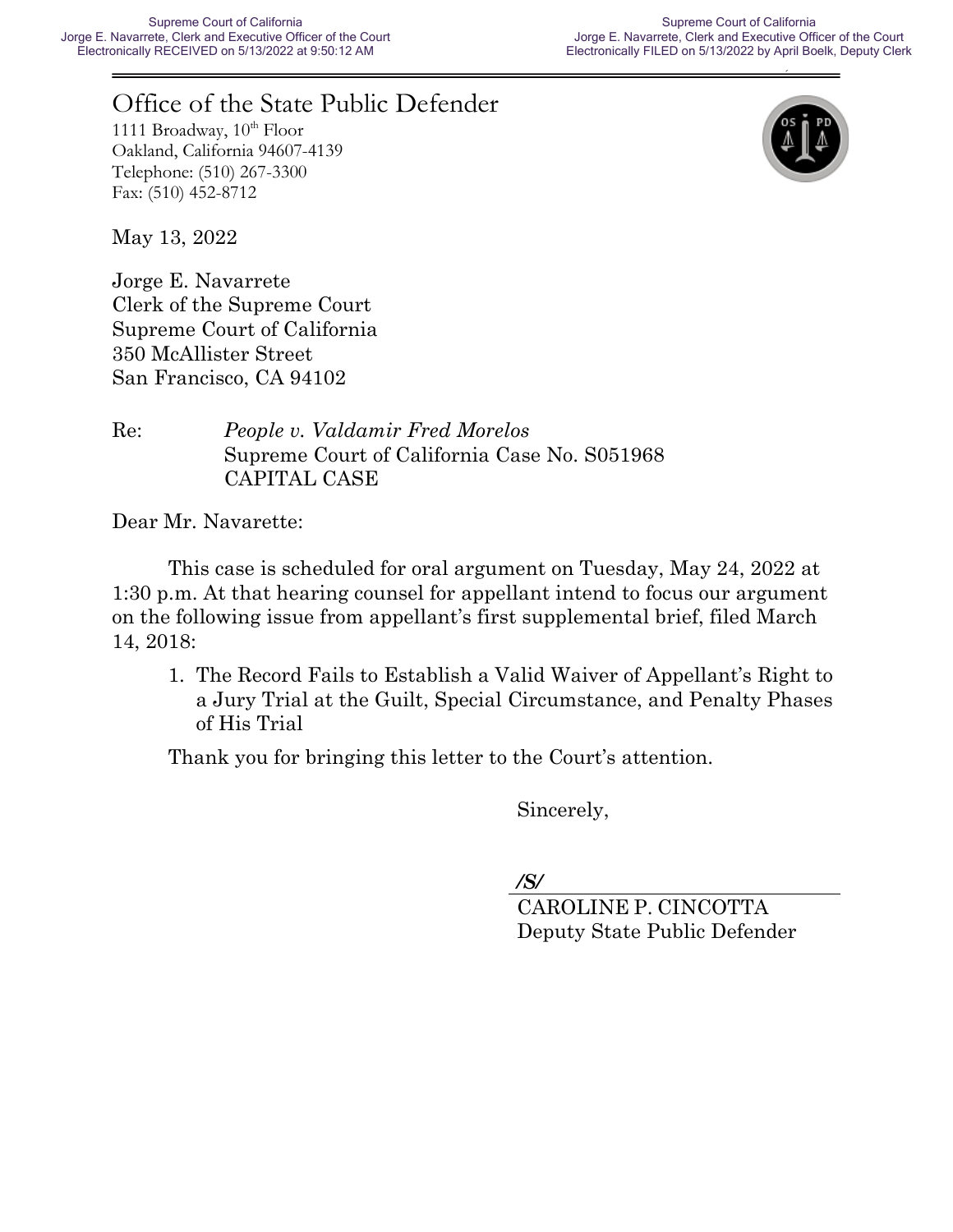## **DECLARATION OF SERVICE**

### Case Name: *People v. Valdamir Fred Morelos* Case Number: **Supreme Court Case No. S051968 Santa Clara County Superior Court No. SC169362**

I, **Esmeralda Manzo**, declare as follows: I am over the age of 18, and not party to this cause. I am employed in the county where the mailing took place. My business address is 770 L Street, Suite 1000, Sacramento, CA 95814. I served a true copy of the following document:

## **APPELLANT'S FOCUS LETTER**

by enclosing it in envelopes and placing the envelopes for collection and mailing with the United States Postal Service in a sealed envelope with postage fully prepaid.

The envelopes were addressed and mailed on **May 13, 2022**, as follows:

| Mr. Valdamair F. Morelos | Clerk of the Court                |
|--------------------------|-----------------------------------|
| No. J97900, 2-EB-105     | Santa Clara County Superior Court |
| CSP-SQ                   | 191 N. First Street               |
| San Quentin, CA 94974    | San Jose, CA 95113                |

The aforementioned document(s) were served electronically (via TrueFiling) to the individuals listed below on **May 13, 2022**:

| Attorney General – San Francisco<br>Catherine Rivlin, D.A.G.<br>455 Golden Gate Ave., Suite 11000 | California Appellate Project<br>345 California St., Suite 1400<br>San Francisco, CA 94104 |
|---------------------------------------------------------------------------------------------------|-------------------------------------------------------------------------------------------|
| San Francisco, CA 94102-3664                                                                      | filing@capsf.org                                                                          |
| Catherine.Rivlin@doj.ca.gov                                                                       |                                                                                           |

I declare under penalty of perjury under the laws of the State of California that the foregoing is true and correct. Signed on **May 13, 2022**, at San Joaquin County, CA.